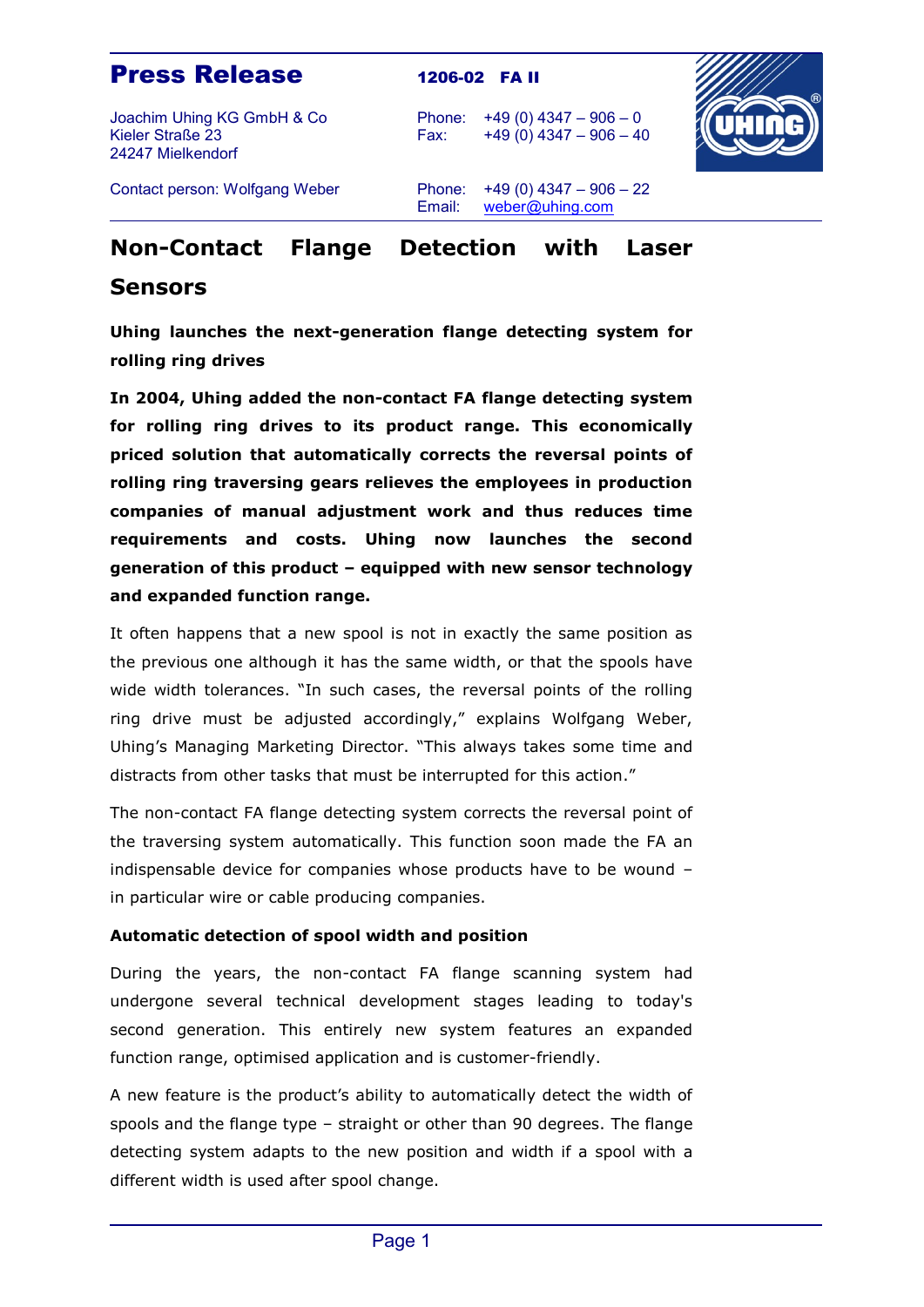| <b>Press Release</b>                                                | 1206-02 FA II    |                                                     |  |
|---------------------------------------------------------------------|------------------|-----------------------------------------------------|--|
| Joachim Uhing KG GmbH & Co<br>Kieler Straße 23<br>24247 Mielkendorf | Phone:<br>Fax: F | $+49(0)$ 4347 - 906 - 0<br>$+49(0)$ 4347 - 906 - 40 |  |
| Contact person: Wolfgang Weber                                      | Phone:<br>Email: | $+49(0)$ 4347 - 906 - 22<br>weber@uhing.com         |  |
|                                                                     |                  |                                                     |  |

The most significant novelty of the FA II is the laser sensor. It replaces the previously applied light barrier detection system. The sensor detecting the flange is mounted on the traversing system. Within a specified range, it captures the offset between the surface of the spool core and the maximum permissible height stored in the system software and saves this value as reference offset for each new layer.

During winding, the flange detecting system continuously measures the respective offset and compares it with the reference offset. A reversal is triggered when the permissible height deviation also stored in the system is exceeded. A display indicates the measured height or the permissible height deviation.

## **Application with pneumatically or electrically reversed rolling ring drives**

"The flange detecting system was specially developed for pneumatically reversed rolling ring drives. But after a check, it can also be mounted on other reversible traversing systems," says Weber.

No signals from the machine are required for the system to work reliably. Resetting the measurement, however, is possible with the floating start signal of the machine or an alternative pushbutton on the controller. The signals "flange detected", "counter clockwise", "clockwise", and "error" can be provided for pneumatic or electric connection.

#### **Low purchase price, efficient operation**

Like the first product generation, the FA II convinces with a low purchase price and efficient operation. Compared to the previous generation, it is even easier to operate. No previous knowledge is required. The winding results are convincing: The application of the non-contact flange detecting system ensures flawless winding results.

The sensor technology used in the FA II is robust and nearly maintenance-free. The sensor should only be protected from dust. For this purpose, a protective enclosure with compressed air connection and restrictor is offered as option. To protect the sensor from dust ingress, it